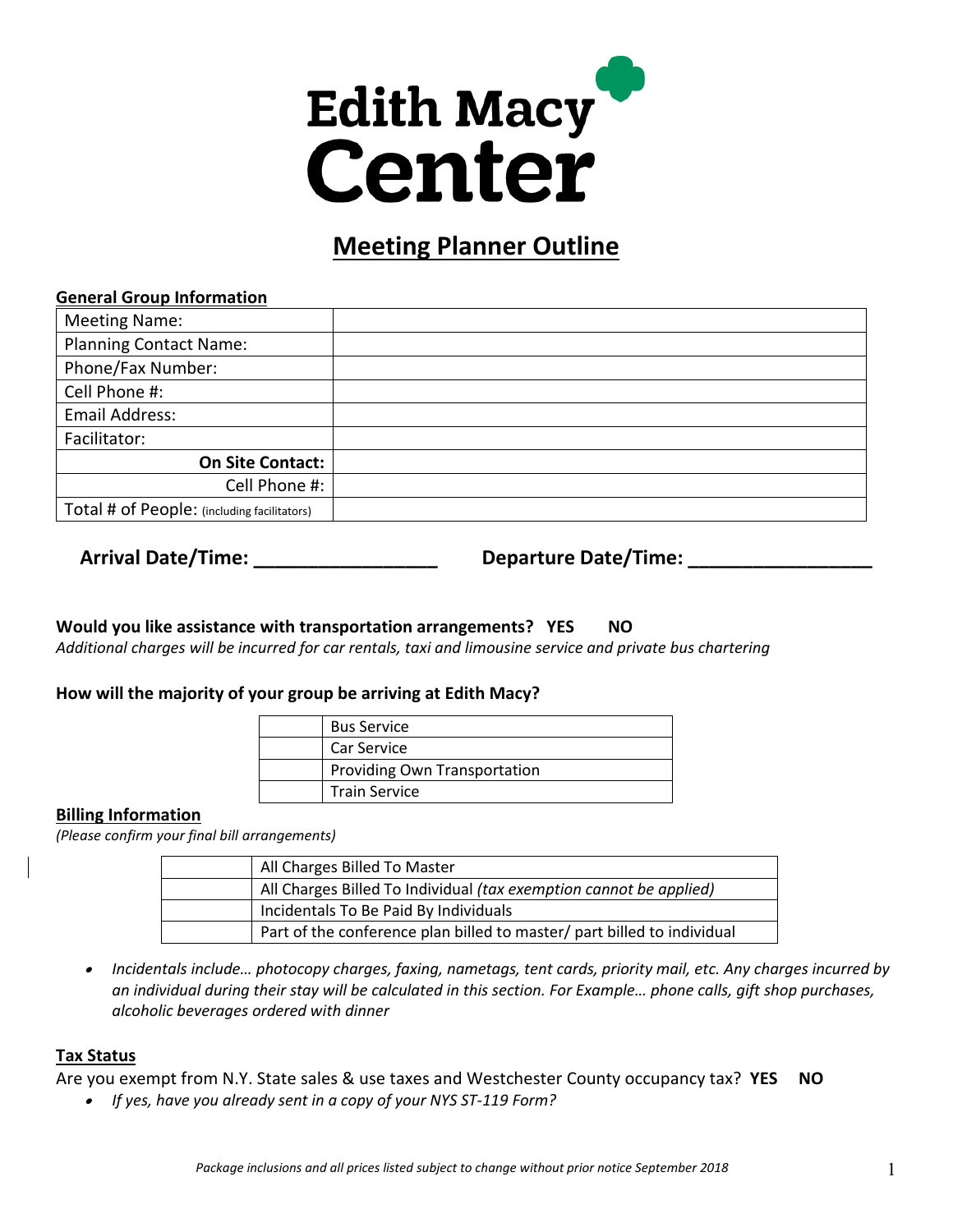# *MEETING INFORMATION*

#### **Meeting Room Requirements:**

*We reserve the right to assign groups to conference space suitable for the final guaranteed numbers. Please circle your preferred meeting room set up (AUDITORIUM: Has a fixed Classroom Set-Up)* 



#### **Have you made arrangements for breakout rooms?**

# *If Yes:*

How many rooms do you require? How would you like them set up?

- •Should you require a room set up change during your event a room flip fee of \$100 per change may apply.
- •If you are shipping boxes for your meeting, please be sure the group name and arrival date are CLEARLY written on the label.

#### *\*\*If you already have an agenda created, feel free to leave this section blank and attached a separate sheet*

#### **What time will your meeting begin and end each day?**

|                    | (unless otherwise specified, meeting rooms are held for groups on a 24 hour basis) |         |    |           |
|--------------------|------------------------------------------------------------------------------------|---------|----|-----------|
| <b>Arrival Day</b> |                                                                                    | AM / PM | to | <b>PM</b> |
| Day 1              |                                                                                    | AM / PM | to | PM        |
| Day 2              |                                                                                    | AM / PM | to | <b>PM</b> |
| Day 3              |                                                                                    | AM / PM | to | <b>PM</b> |
| Day 4              |                                                                                    | AM / PM | to | PM        |
| Day 5              |                                                                                    | AM / PM | to | <b>PM</b> |
| Day 6              |                                                                                    | AM / PM | to | <b>PM</b> |
| Day 7              |                                                                                    | AM / PM | to | <b>PM</b> |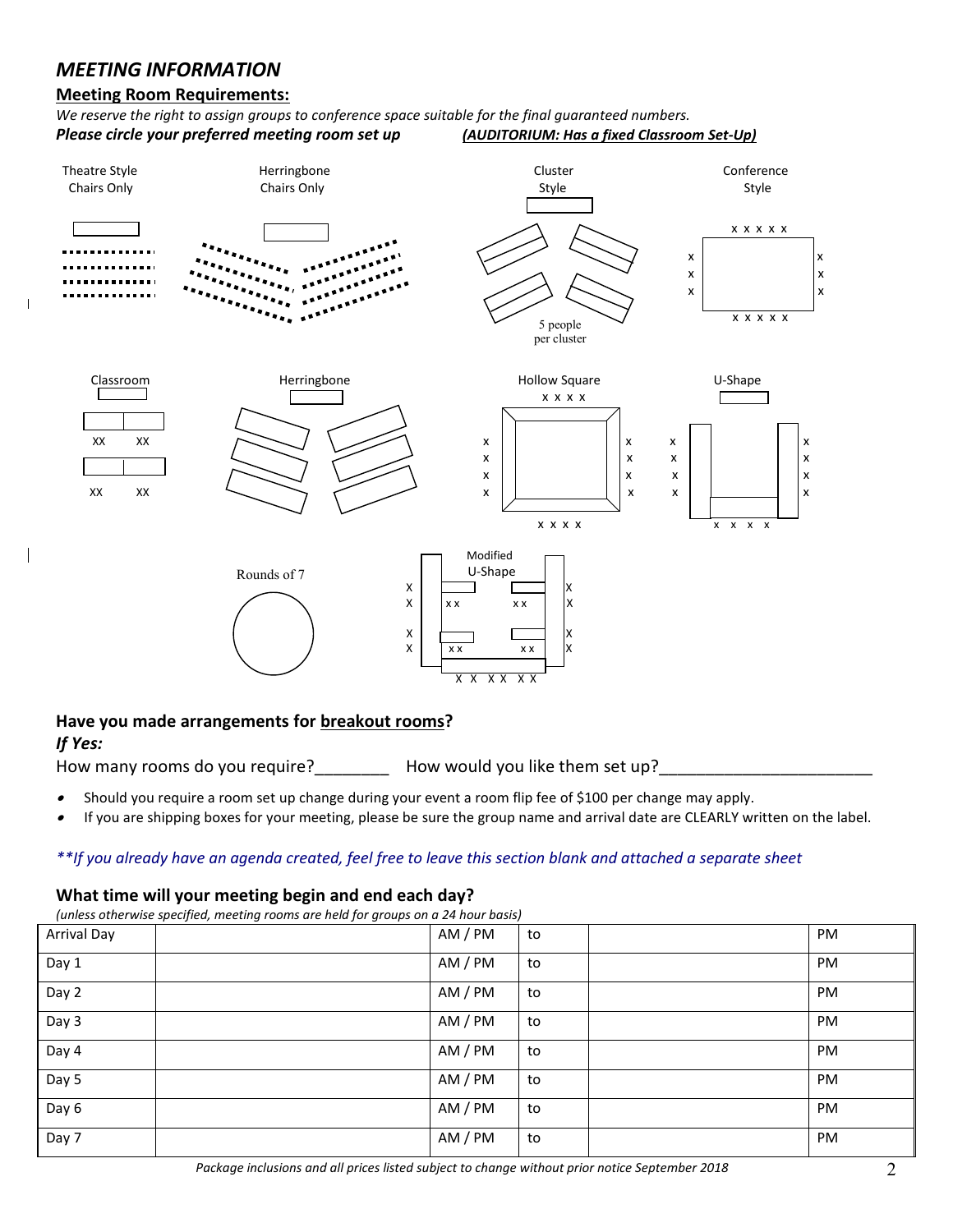# *Audio Visual Equipment Included in Meeting Packages*

#### **Groups up to 20 people**

1 Easels with Pads and Markers 1 Portable Radio 1 LCD Projector *(\$150 connection/support fee applies)*  1 Wireless Presentation Mouse (includes Laser Pointer) 1 Screen Wireless Internet Access

**Groups of 21-39 people** 

2 Easels with Pads and Markers 1 LCD Projector *(\$150 connection/support fee applies)*  1 Wireless Presentation Mouse (includes Laser Pointer) 1 Portable Radio 1 Screen Wireless Internet Access

# **Groups of 40-100 people**

3 Easels with Pads and Markers 1 LCD Projector *(\$150 connection/support fee applies)*  1 Wireless Presentation Mouse (includes Laser Pointer) 1 Screen 1 Wireless Hands-Free Microphone Wireless Internet Access Spring Water

#### **Auditorium**

*(Minimum 50 people)*  4 Easels with Pads and Markers 1 LCD Projector 1 Wireless Presentation Mouse (includes Laser Pointer) 2 Podiums with Microphones with use of built in Sound System 1 Handheld wireless microphone for audience use 1 Screen Wireless Internet Access Spring Water

*A small supply of loose paper and pens is available in the back of the meeting room. (LCD projector is not included in packages where meeting space is in another building)* 

# **The following additional office supplies are available to order:**

(Please indicate how many of each item you would like)

- $8 \frac{1}{2}$  x 11 ¾", Legal Ruled Writing Pads at each seat @ \$2.50++ each
- 12 pack of Medium Point, Assorted Colored Ink Writing Markers @ \$20.00++ per pack
- 6 Assorted Colored Ink Highlighters, with Chisel Tip @ \$7.50++ per pack
- $1$  ½" x 1" Post It Note Pads @ \$1.25++ each
- \_\_\_\_ 3" x 3" Square Post It Note Pads \$1.50 ++ per pad
- Self-Sticking Easel Pads @ \$38.00++ per pad
- \_\_\_\_ 40 lb. Brown Paper Roll 24" x 900' @ \$55.00++ per roll
- \_\_\_\_ 50 lb. White Paper Roll 24" x 720' @ \$60.00++ per roll

# *A minimum of 14 business days advanced notice is required for office supply items*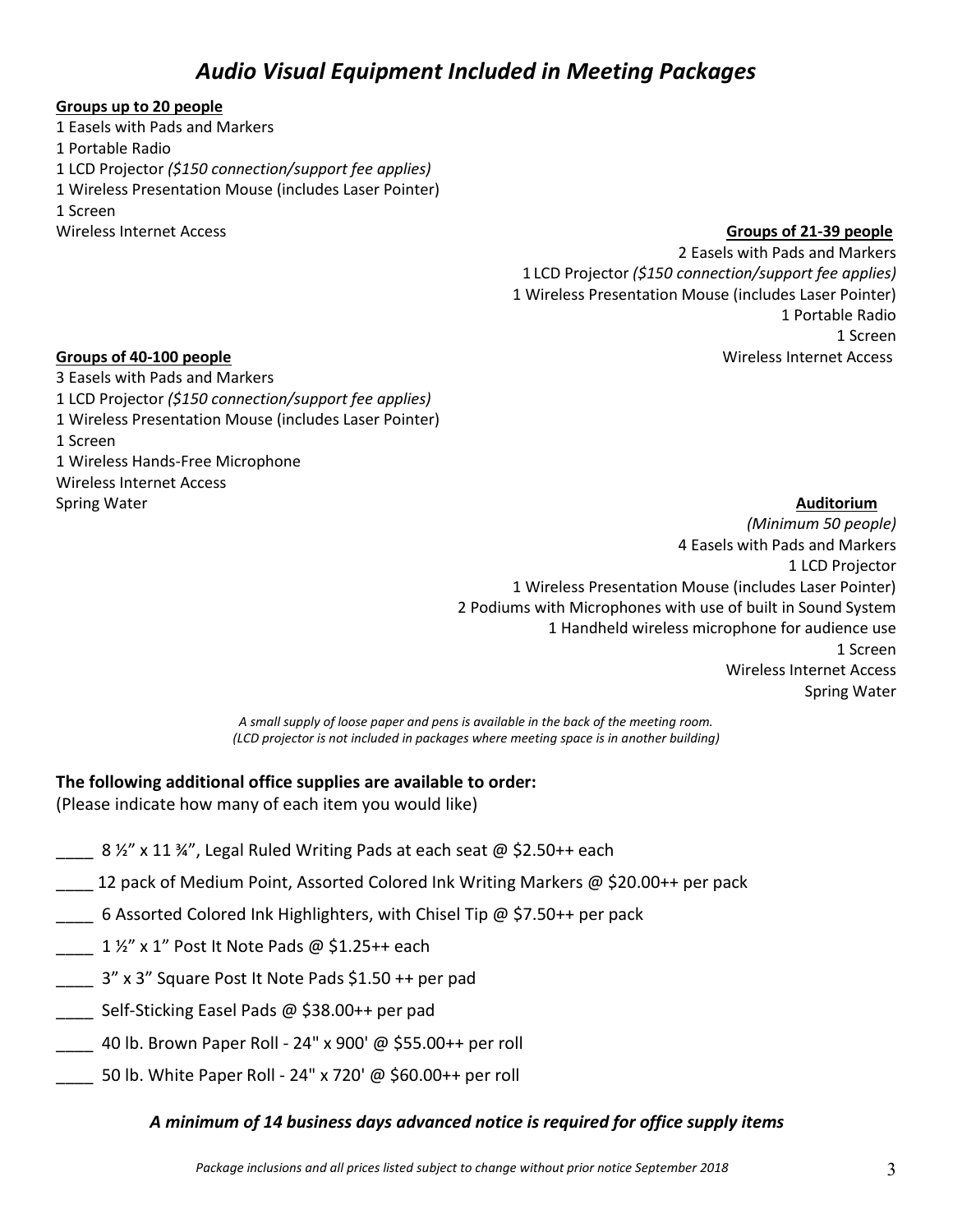*Fees vary based on meeting room you are assigned (equipment needed) length of call and # of attendees calling in* 

| Web Ex                                                   | \$225 set up fee<br>plus scheduled length of call x \$.24 per<br>minute x the # of invitees to call in                                                                                                                                     |
|----------------------------------------------------------|--------------------------------------------------------------------------------------------------------------------------------------------------------------------------------------------------------------------------------------------|
| Auditorium, Maple/Hickory/Dogwood Room                   | ** if using own Web ex account then<br>scheduled length of call x \$.12 per minute<br>Fees based on a minimum of 90 minute call                                                                                                            |
| Web Ex<br>Birch, Oak, Spruce, Sassafras, Gathering Place | \$175 set up fee,<br>plus scheduled length of call x \$.24 per<br>minute x the # of invitees to call in<br>** if using own Web ex account then<br>scheduled length of call x \$.12 per minute<br>Fees based on a minimum of 90 minute call |

# *Additional Audio Visual Equipment Available*

| # requested                                                                                       |                              |
|---------------------------------------------------------------------------------------------------|------------------------------|
| <b>Item Name</b>                                                                                  | <b>Rental Cost (per day)</b> |
| Power strips - 1 per every 4 people/ 1 per cluster                                                | \$5.00 each                  |
| ULX Wireless Mic System w/ choice of Handheld, Lavalier, or Headset                               | \$75.00                      |
| Polycom VTX 1000 Extended Range w/ 2 mic modules & subwoofer                                      | \$130.00                     |
| Polycom Soundstation Conference Speakerphone w/ 2 mic modules                                     | \$75.00                      |
| HP EliteBook 850 G3 Notebook PC - 6GB RAM                                                         | \$75.00                      |
| Dell Latitude E5540 Laptop - 4GB RAM                                                              | \$65.00                      |
| Dell Latitude E6330 - 4GB RAM                                                                     | \$65.00                      |
| Apple TV                                                                                          | \$50.00                      |
| <b>BluRay Player</b>                                                                              | \$25.00                      |
| Elmo EV 6000AF - Document Camera                                                                  | \$50.00                      |
| Portable Tripod Projection Screen - 6' x 6'                                                       | \$35.00                      |
| Portable Anchor Speaker System                                                                    | \$125.00                     |
| Marantz Digital Audio Recorder w/audio file                                                       | \$175.00                     |
| 24 Channel Mixer - for use in MHD only                                                            | \$250.00                     |
| <b>Easel with Pad and Markers</b>                                                                 | \$35.00                      |
| Group Photo w/ unedited & edited JPEG files                                                       | \$150.00                     |
| HD Video Camera with Tripod w/ raw video file                                                     | \$150.00                     |
| Innkeeper Telephone Interface & Setup                                                             | \$200.00                     |
| Laser Jet Black & White Printer                                                                   | \$100.00                     |
| Laser Jet Color Printer                                                                           | \$150.00                     |
| Mixer - 18 Input USB Audio Mixer w/ effects                                                       | \$100.00                     |
| Portable 42" LCD TV                                                                               | Included in package          |
| <b>Presentation Mouse</b>                                                                         | Included in package          |
| 8-Input HDMI & HD Base ProScale Presentation Switcher/Scaler with 2K<br>Support & Power Amplifier | \$200.00                     |
| HD Webcam w/ 1080p                                                                                | \$25.00                      |
| Webex - Setup for 1-49 people                                                                     | \$175.00                     |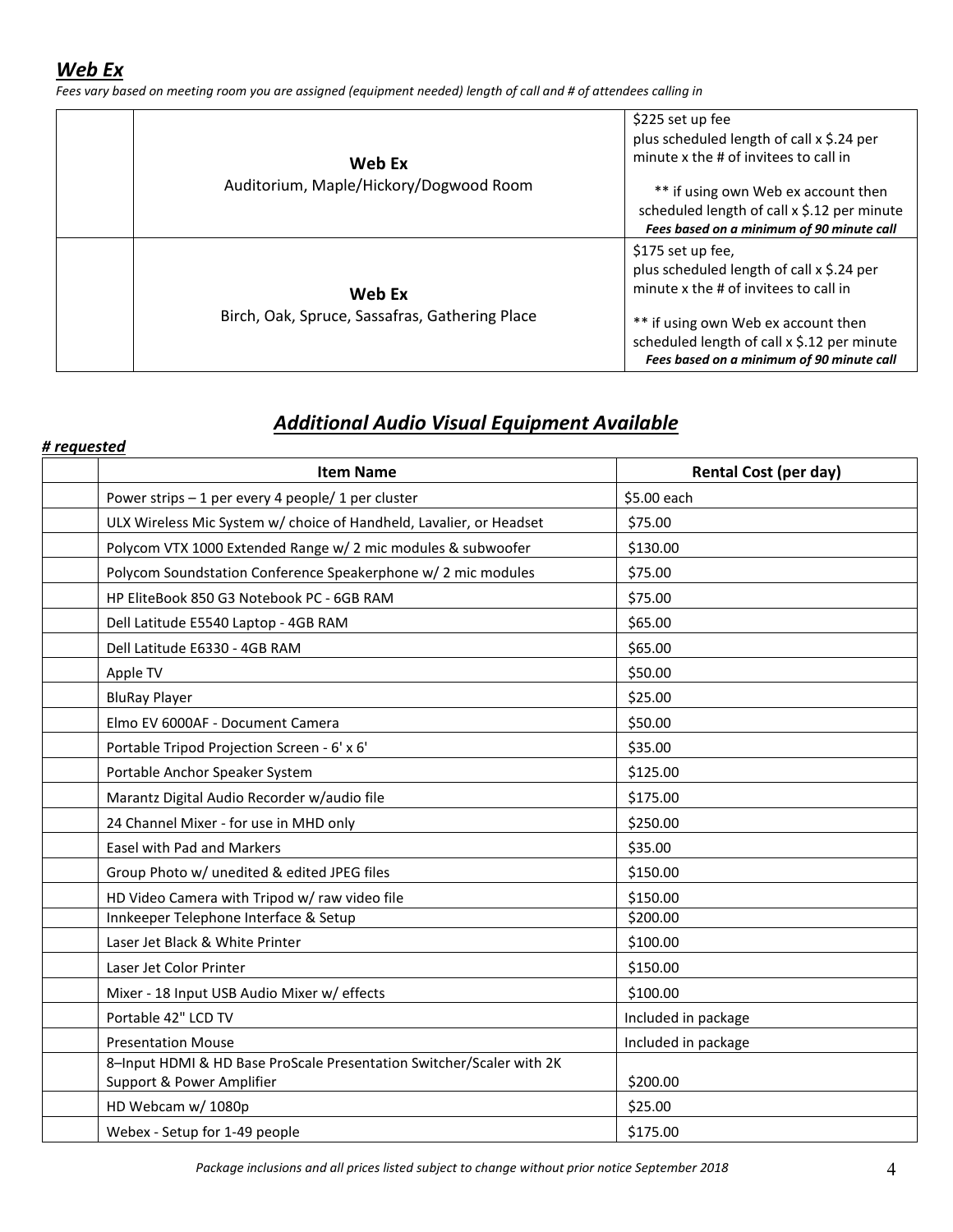| Webex Setup for 50+ people           |                                                                 | \$225.00 |  |
|--------------------------------------|-----------------------------------------------------------------|----------|--|
| Podium - Portable                    |                                                                 | N/C      |  |
| LCD Projector - HD 1080p 4700 Lumens |                                                                 | \$450.00 |  |
| LCD Projector - 2600 Lumens          |                                                                 | \$350.00 |  |
| LCD Projector - 2000 Lumens          |                                                                 | \$250.00 |  |
| LCD Projector - 1300 Lumens          |                                                                 | \$250.00 |  |
|                                      | Digital Timer Clock Countdown - 9.25" (L) x 3.26"(H) x 2.12 (W) | \$25.00  |  |
| Pipe & Drape (Black)                 |                                                                 | \$350.00 |  |
| SiriusXM Portable Speaker Dock       |                                                                 | \$50.00  |  |

*Items listed above are subject to change without prior notice and are subject to sales tax and service charges Additional equipment is available upon request. Please speak to your planner if there is a need. Additional fees may apply. Clients bringing their own LCD Projector are subject to a one time set up/support fee of \$150.00***.** 

#### **Food and Beverage Requirements**

*If you already have an agenda created, feel free to leave this section blank and attached a separate sheet* 

*Breakfast, lunch and dinner are served in the Hearthstone Restaurant and refreshment breaks are served in the Commons during the following standard hours of service:* 

**Breakfast** Seating- 7:00 AM – 8:30 AM / Buffet is open until 9:00 AM

½ Hour **Morning Break** can be scheduled between 9:30 AM and 11:00 AM

**Lunch** Seating- 12:00 Noon – 1:30 PM / Buffet is open until 2:00 PM

½ Hour **Afternoon Break** can be scheduled between 2:00 PM and 4:00 PM

**Dinner** Seating - 6:00 PM - 7:30 PM / Buffet is open until 8:00 PM

*Standard hours of service may be modified upon request for an additional fee of \$150 per event* 

*\*\* Absolutely no outside food or beverage is allowed to be supplied by a guest.* 

# *Our culinary staff requests a little more information about your attendees so we may take into consideration specific food preferences:*

What is the age range of the participants:

Palette Preferences for the MAJORITY of the group: *(check all that apply)*  Light Fare  $\Box$  Vegetarian  $\Box$  Vegan  $\Box$  Gluten Free  $\Box$  Kid Friendly  $\Box$  No Preference Do you require any Kosher Meals? *(If yes, please tell us how many of each)*  (delivery fee applies) Breakfast (\$25+ additional) \_\_\_\_\_ Lunch (\$45+ additional) \_\_\_\_\_ Dinner (\$65+ additional)

#### *Please tell us about any other specific dietary needs:*

*This should include allergies or restrictions due to health or religious observances. (IMPORTANT: If an attendee requests a vegetarian diet, please specifically as if they eat fish and eggs)*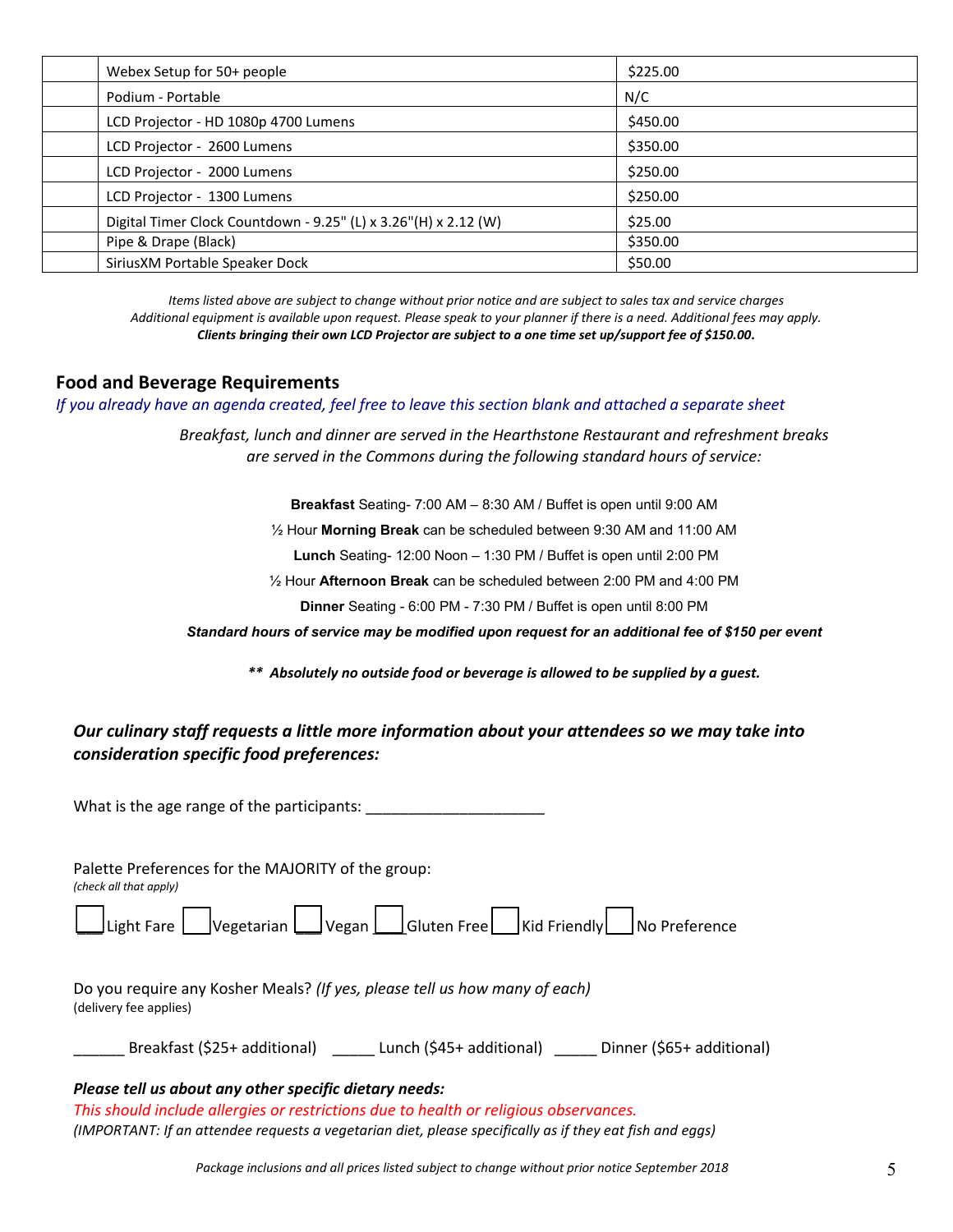*\_\_\_\_\_\_\_\_\_\_\_\_\_\_\_\_\_\_\_\_\_\_\_\_\_\_\_\_\_\_\_\_\_\_\_\_\_\_\_\_\_\_\_\_\_\_\_\_\_\_\_\_\_\_\_\_\_\_\_\_\_\_\_\_\_\_\_\_\_\_\_\_\_\_\_\_\_\_\_\_\_\_\_\_\_\_\_\_\_\_\_\_\_\_\_\_\_\_\_\_* 

#### **Please indicate the time you would like to schedule meals for your group:**

*(Keep in mind, your meal must begin sometime during our standard hours as listed above or a \$150 surcharge will apply)* 

| <b>BREAKFAST</b> |  |     |    | <b>LUNCH</b> |       |       |    |           |
|------------------|--|-----|----|--------------|-------|-------|----|-----------|
| Day 1            |  | AM. | to | AM.          | Day 1 | AM/PM | to | PM        |
| Day 1            |  | AM. | to | AM.          | Day 1 | AM/PM | to | PM        |
| Day 3            |  | AM. | to | AM.          | Day 3 | AM/PM | to | PM        |
| Day 4            |  | AM. | to | AM.          | Day 4 | AM/PM | to | PM        |
| Day 5            |  | AM. | to | <b>AM</b>    | Day 5 | AM/PM | to | PM        |
| Day 6            |  | AM. | to | AM.          | Day 6 | AM/PM | to | PM        |
| Day 7            |  | AM. | to | AM.          | Day 7 | AM/PM | to | <b>PM</b> |

|       | <b>DINNER</b> |           |    |  |           |  |  |  |
|-------|---------------|-----------|----|--|-----------|--|--|--|
| Day 1 |               | PM        | to |  | PM        |  |  |  |
| Day 1 |               | PM        | to |  | PM        |  |  |  |
| Day 3 |               | <b>PM</b> | to |  | PM        |  |  |  |
| Day 4 |               | <b>PM</b> | to |  | <b>PM</b> |  |  |  |
| Day 5 |               | <b>PM</b> | to |  | <b>PM</b> |  |  |  |
| Day 6 |               | <b>PM</b> | to |  | <b>PM</b> |  |  |  |
| Day 7 |               | PM        | to |  | PM        |  |  |  |

#### **BREAKS**

*Please indicate what time your group will break each morning and afternoon for refreshments* 

|       | <b>MORNING BREAK</b> |           |       | <b>AFTERNOON BREAK</b> |           |
|-------|----------------------|-----------|-------|------------------------|-----------|
| Day 1 |                      | <b>AM</b> | Day 1 |                        | <b>PM</b> |
| Day 1 |                      | <b>AM</b> | Day 1 |                        | <b>PM</b> |
| Day 3 |                      | <b>AM</b> | Day 3 |                        | <b>PM</b> |
| Day 4 |                      | <b>AM</b> | Day 4 |                        | <b>PM</b> |
| Day 5 |                      | <b>AM</b> | Day 5 |                        | <b>PM</b> |
| Day 6 |                      | <b>AM</b> | Day 6 |                        | <b>PM</b> |
| Day 7 |                      | AM        | Day 7 |                        | <b>PM</b> |